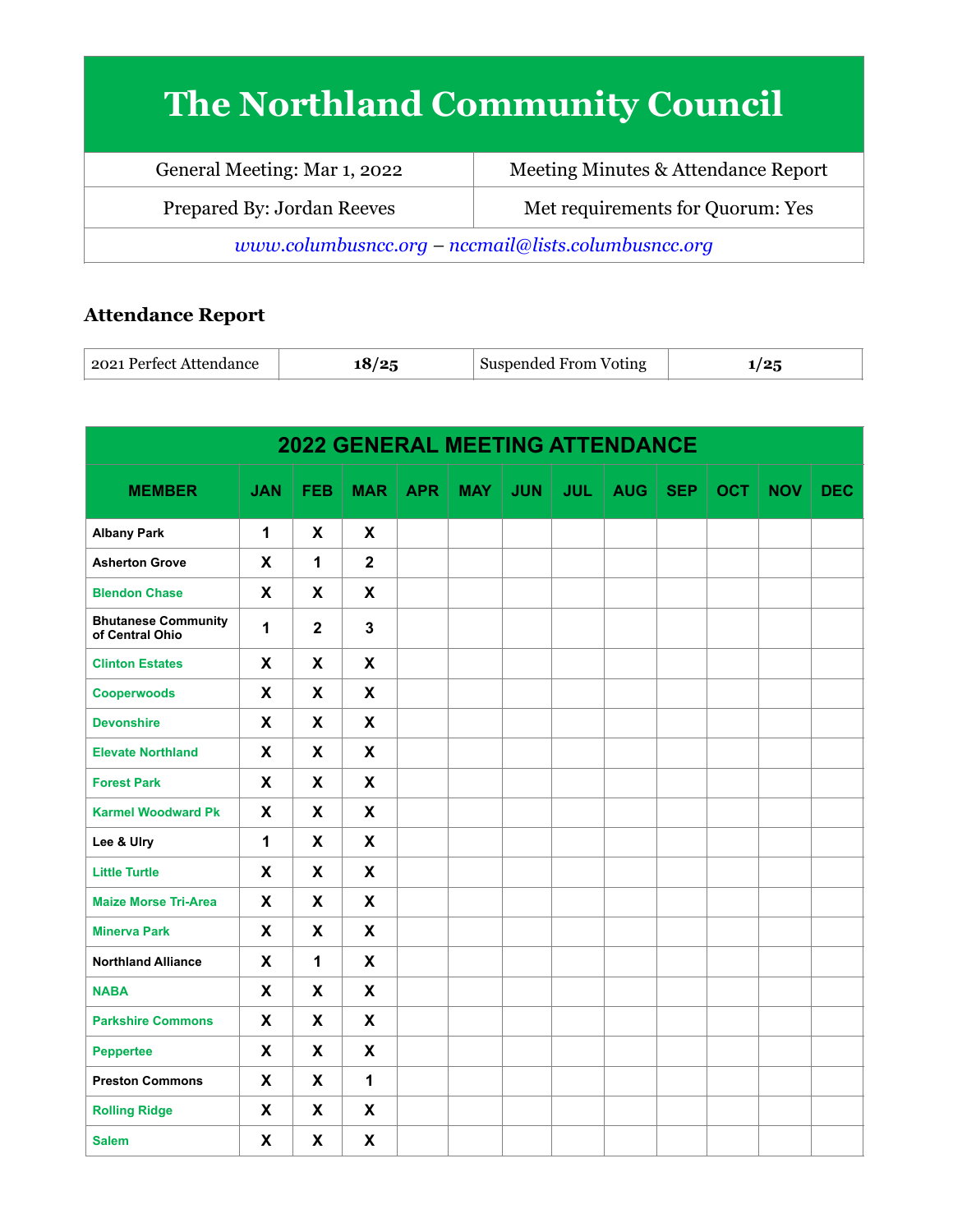| <b>Sharon Woods</b>               | X | X | X |  |  |  |  |  |  |  |
|-----------------------------------|---|---|---|--|--|--|--|--|--|--|
| <b>Strawberry Farms</b>           | X | X | X |  |  |  |  |  |  |  |
| Westerwood*                       | X | X | X |  |  |  |  |  |  |  |
| <b>Woodstream East</b>            | X | X | X |  |  |  |  |  |  |  |
|                                   |   |   |   |  |  |  |  |  |  |  |
| * New name for Friendship Village |   |   |   |  |  |  |  |  |  |  |

|     | <b>SUSPENDED &amp; MISSED</b>                       | <b>SUSPENDED &amp; ATTENDED</b>                                 | <b>GOOD STANDING</b> | NUMBERS DENOTE CONSECUTIVE MISSES                                  |
|-----|-----------------------------------------------------|-----------------------------------------------------------------|----------------------|--------------------------------------------------------------------|
| KEY | <b>SUSPENSION</b><br>(voting privileges forfeiture) | A MEMBER IN GREEN HAS PERFECT ATTENDANCE<br><b>FOR THE YEAR</b> |                      | A MEMBER IN RED TEXT HAS BEEN NOTIFIED<br>OF EXPULSION ELIGIBILITY |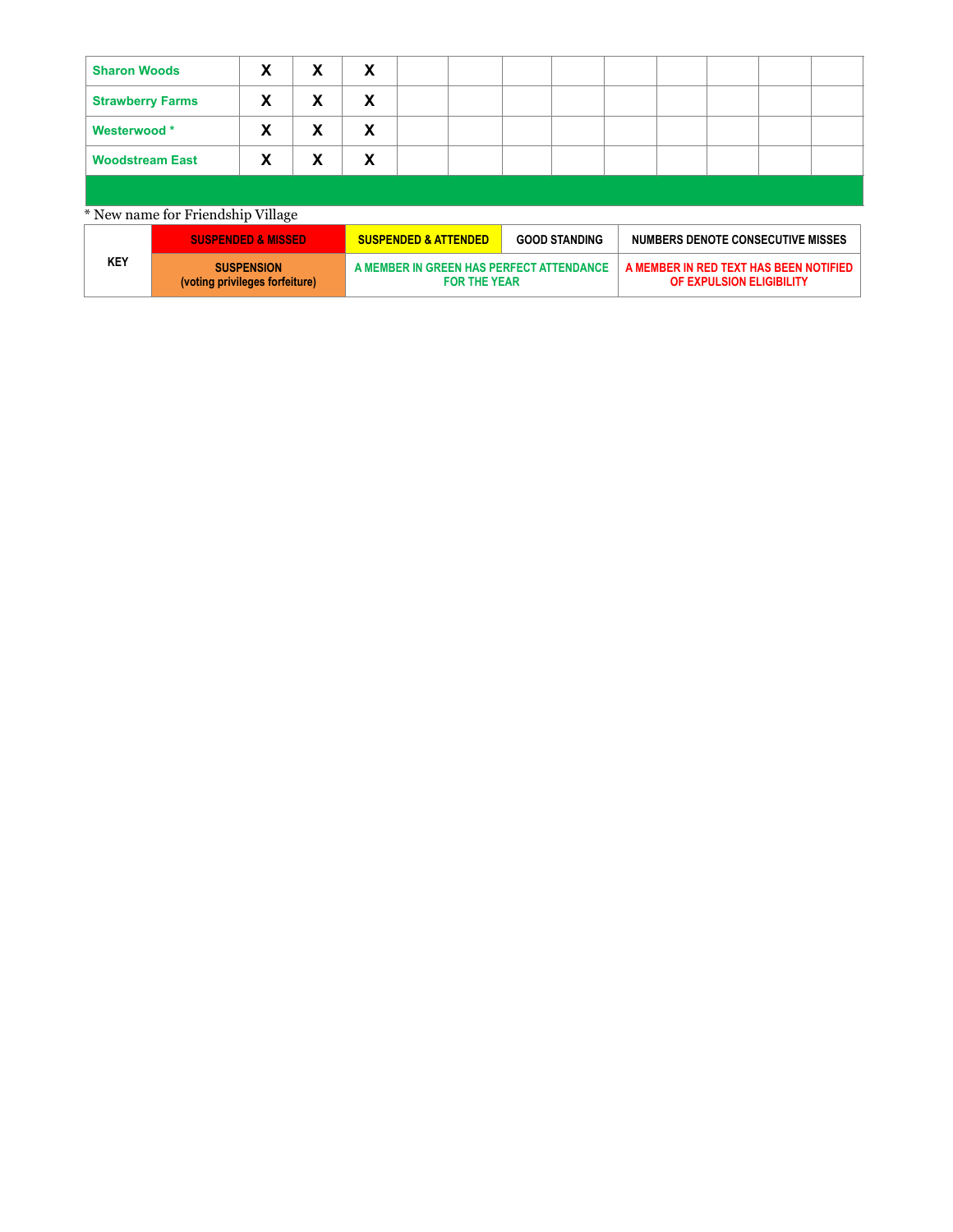| <b>Roll Call</b>                                                                                                     | $\bullet$<br>Roll was taken. See above chart for details.                                                                                                                                                                                                                                                                                                                                                                                                                                                                                                                                                                                                                                                                                                                                                    |
|----------------------------------------------------------------------------------------------------------------------|--------------------------------------------------------------------------------------------------------------------------------------------------------------------------------------------------------------------------------------------------------------------------------------------------------------------------------------------------------------------------------------------------------------------------------------------------------------------------------------------------------------------------------------------------------------------------------------------------------------------------------------------------------------------------------------------------------------------------------------------------------------------------------------------------------------|
|                                                                                                                      | <b>Liaison Reports</b>                                                                                                                                                                                                                                                                                                                                                                                                                                                                                                                                                                                                                                                                                                                                                                                       |
| <b>Columbus Fire Department</b><br>Station 24                                                                        | $\bullet$<br>No Report                                                                                                                                                                                                                                                                                                                                                                                                                                                                                                                                                                                                                                                                                                                                                                                       |
| <b>Columbus Police Department</b><br><b>Officer Larry Geis</b><br>Officer Dan Yandrich<br><b>Officer Rodney Reed</b> | ٠<br>Vehicle theft is still a big issue. 82% Is vehicle related<br>crimes. 65% is vehicle theft<br>$\bullet$<br>The 888 Dublin Granville rd, formerly best western, is<br>going to become terminate housing in the future. 180 unit<br>living facility. 2 people per apartment. They were hoping to<br>have a large amount of social services in this facility. They<br>are hoping to have people move in within 30-60 days.<br>٠<br>They are still not impounding cars.<br>$\bullet$<br>Please do not put mail in your mailbox or the mail boxes at<br>the post office. The theft is getting much worse. United<br>States Postal Inspection Service number is (877)876-2455                                                                                                                                 |
| <b>City Attorney's Office</b><br><b>Sarah Pomeroy</b><br>614-645-8619<br>scpomeroy@columbus.gov                      | Waiting on the division of licensing to hear results from<br>hotel hearings.                                                                                                                                                                                                                                                                                                                                                                                                                                                                                                                                                                                                                                                                                                                                 |
| <b>FACT &amp; Consider Biking</b><br>David Roseman -<br>VP@friendsofalumcreek.org                                    | $\bullet$<br>Roadway report will be distributed through email during<br>the meeting.                                                                                                                                                                                                                                                                                                                                                                                                                                                                                                                                                                                                                                                                                                                         |
| <b>Columbus Public Library Liaison</b><br>Keith Hanson (Karl Road Branch Manager)<br>columbuslibrary.org             | $\bullet$<br>3 Virtual events on the Columbus library include the 1950s<br>club, Staffs pick live, Mystery related, Virtual Trivia<br>Summer Sherman is now the director at the northern lights<br>$\bullet$<br>library.<br>$\bullet$<br>HEAP (Home Energy Assistance Program) will be at the<br>Karl Rd library Mondays 9-5. You do have to call ahead to<br>schedule a meeting.<br>$\bullet$<br>Neighborhood social work will also be at the library on the<br>2 and 4 Tuesdays from 9-5.<br>$\bullet$<br>We encourage you to look at the website to look for other<br>events in the future or other past archived activities<br>Now taking applications for us together, a citizenship class.<br>$\bullet$<br>$\bullet$<br>Library is now reopened on Sundays and will be resuming<br>pre pandemic hours! |
| <b>Northland Area Business Association</b><br>Dave Cooper                                                            | $\bullet$<br>The march lunch speaker is Council Member Nick Bankston<br>on march 15 at the grand hotel<br>$\bullet$<br>COTA is starting an adopt a bus stop program                                                                                                                                                                                                                                                                                                                                                                                                                                                                                                                                                                                                                                          |
| <b>City of Columbus Community Liaison</b><br>Alfred Akainyah - aaakainyah@columbus.gov                               | $\bullet$<br>Mayors state of the city is march 15<br>$\bullet$<br>Public utilities has a program to support families and<br>companies with trouble paying utilities. If you know anyone<br>who needs help with this, please call Daniel Anderson at<br>$(614)$ 645-8975                                                                                                                                                                                                                                                                                                                                                                                                                                                                                                                                      |
| <b>Columbus Community Engagement</b><br>Sandra R. López - srlopez@columbus.gov                                       | $\bullet$<br>March 2 there is a zoning public hearing and there may be<br>many changes in our area code they are working on<br>implementing.<br>$\bullet$<br>July 13 at 6:00 pm is the Northside community meeting. It<br>will be at the Karl Rd library.                                                                                                                                                                                                                                                                                                                                                                                                                                                                                                                                                    |
|                                                                                                                      | <b>Selected Discussions</b>                                                                                                                                                                                                                                                                                                                                                                                                                                                                                                                                                                                                                                                                                                                                                                                  |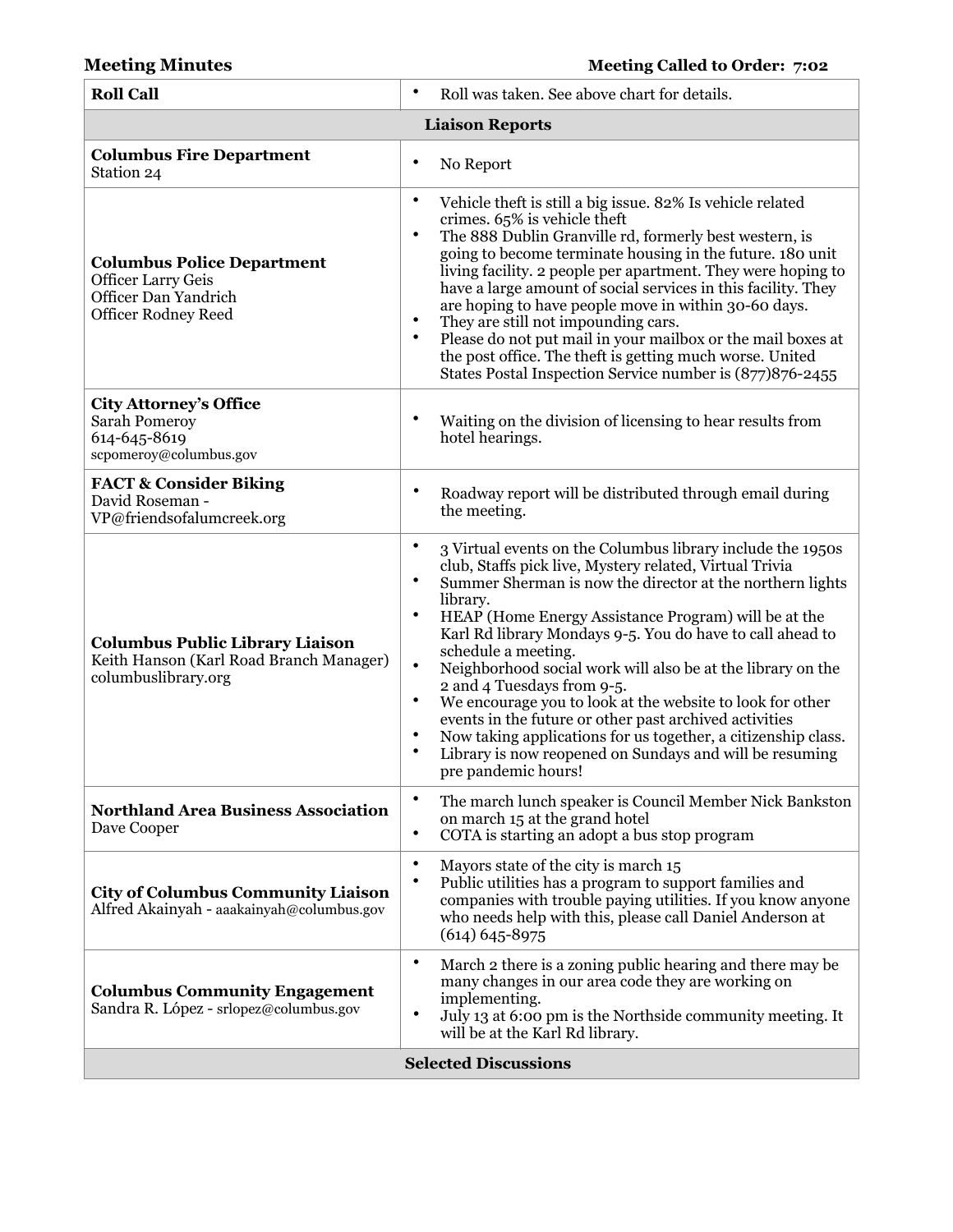| <b>Cailyn Pittman</b><br>Franklin County Auditors Office<br>pittman@franklincountyohio.gov               | $\bullet$<br>They have been updating their Board of reversions process<br>where you can go to the Franklin County Auditors Website<br>and get your property reappraised.<br>$\bullet$<br>Homestead exemption process. It is for seniors 65+ and<br>disabled veterans you can get up to \$25,000 in debt off of<br>your mortgage of you are over 65 and up to \$50,000 off if<br>you are a disable veteran.                                                                                                                                                                                                                                                                                                                                                                                                                                         |
|----------------------------------------------------------------------------------------------------------|----------------------------------------------------------------------------------------------------------------------------------------------------------------------------------------------------------------------------------------------------------------------------------------------------------------------------------------------------------------------------------------------------------------------------------------------------------------------------------------------------------------------------------------------------------------------------------------------------------------------------------------------------------------------------------------------------------------------------------------------------------------------------------------------------------------------------------------------------|
| <b>Alicia Ward</b><br><b>NCC President</b>                                                               | $\bullet$<br>Best practices:<br>When having a garage sale, have residences donate items to<br>the civic associations and have a neighborhood garage sale<br>$\bullet$<br>Adding on a box for additional donation box on your<br>website to collect more money for specific items<br>You can order a food truck to your neighborhood.<br>$\bullet$<br>$\bullet$<br>Safety and security is a concern but we are not able to turn<br>our neighborhoods into gated communities.<br>Block watch is still a valid option for public safety in your<br>$\bullet$<br>community.<br>$\bullet$<br>We need to make sure that we are holding our elected<br>officials accountable<br>$\bullet$<br>Having doorbell camera systems is very helpful for housing<br>safety<br>$\bullet$<br>Do your own litter clean up in your community as the snow<br>is melting |
| <b>Banquet Committee</b><br>Alicia Ward, Chair                                                           | $\bullet$<br>Applications for volunteer of the year is open and close at<br>the end of the month.<br>You can purchase tickets to the banquet on the banquet<br>page of our website<br>$\bullet$<br>You are able to fill out form that is mailed out if you would<br>like to pay by check. There will also be an RSVP form on the<br>website in the coming days.<br>The banquet is April 28 at the Villa Milano<br>٠<br>$\bullet$<br>You can nominate up to 3 people                                                                                                                                                                                                                                                                                                                                                                                |
| <b>Independence Day Parade Committee</b><br>Web site is northlandparade.org<br>chair@northlandparade.org | $\bullet$<br>It is scheduled to takeplace on Monday July 4<br>$\bullet$<br>You can register online<br>$\bullet$<br>The 3 Saturday or every month is the parade meetings                                                                                                                                                                                                                                                                                                                                                                                                                                                                                                                                                                                                                                                                            |
| <b>Development Committee</b><br>Dave Paul, Chair                                                         | Report distributed during meeting                                                                                                                                                                                                                                                                                                                                                                                                                                                                                                                                                                                                                                                                                                                                                                                                                  |
| <b>Graphics and Code Task Force</b><br><b>Bill Logan</b>                                                 | Report distributed during meeting                                                                                                                                                                                                                                                                                                                                                                                                                                                                                                                                                                                                                                                                                                                                                                                                                  |
|                                                                                                          | <b>NCC Officer Reports</b>                                                                                                                                                                                                                                                                                                                                                                                                                                                                                                                                                                                                                                                                                                                                                                                                                         |
| <b>Treasurer</b><br><b>Roger Davidson</b>                                                                | $\bullet$<br>Report distributed during meeting. If you need the report,<br>email Roger Davidson at roger_davidson@hotmail.com<br>2021 Dues form is on the website under become a member.<br>٠                                                                                                                                                                                                                                                                                                                                                                                                                                                                                                                                                                                                                                                      |
| <b>Secretary</b><br><b>Jordan Reeves</b>                                                                 | December 2021 approval<br>٠<br>$\bullet$<br>Motion made by Forest Park, Seconded by Sharon Woods,<br>approved unanimously.                                                                                                                                                                                                                                                                                                                                                                                                                                                                                                                                                                                                                                                                                                                         |
| <b>Vice President</b><br>Pat Hamel                                                                       | ٠<br>No Report                                                                                                                                                                                                                                                                                                                                                                                                                                                                                                                                                                                                                                                                                                                                                                                                                                     |
| <b>President</b><br>Alicia Ward                                                                          | ٠<br>Thank you to Pat for leading this meeting and for Alice for<br>running the media<br>٠<br>The elevate northland community festival is in November if<br>you would like to get involved you can register on the<br>website.                                                                                                                                                                                                                                                                                                                                                                                                                                                                                                                                                                                                                     |
|                                                                                                          | <b>Additional Discussions</b>                                                                                                                                                                                                                                                                                                                                                                                                                                                                                                                                                                                                                                                                                                                                                                                                                      |